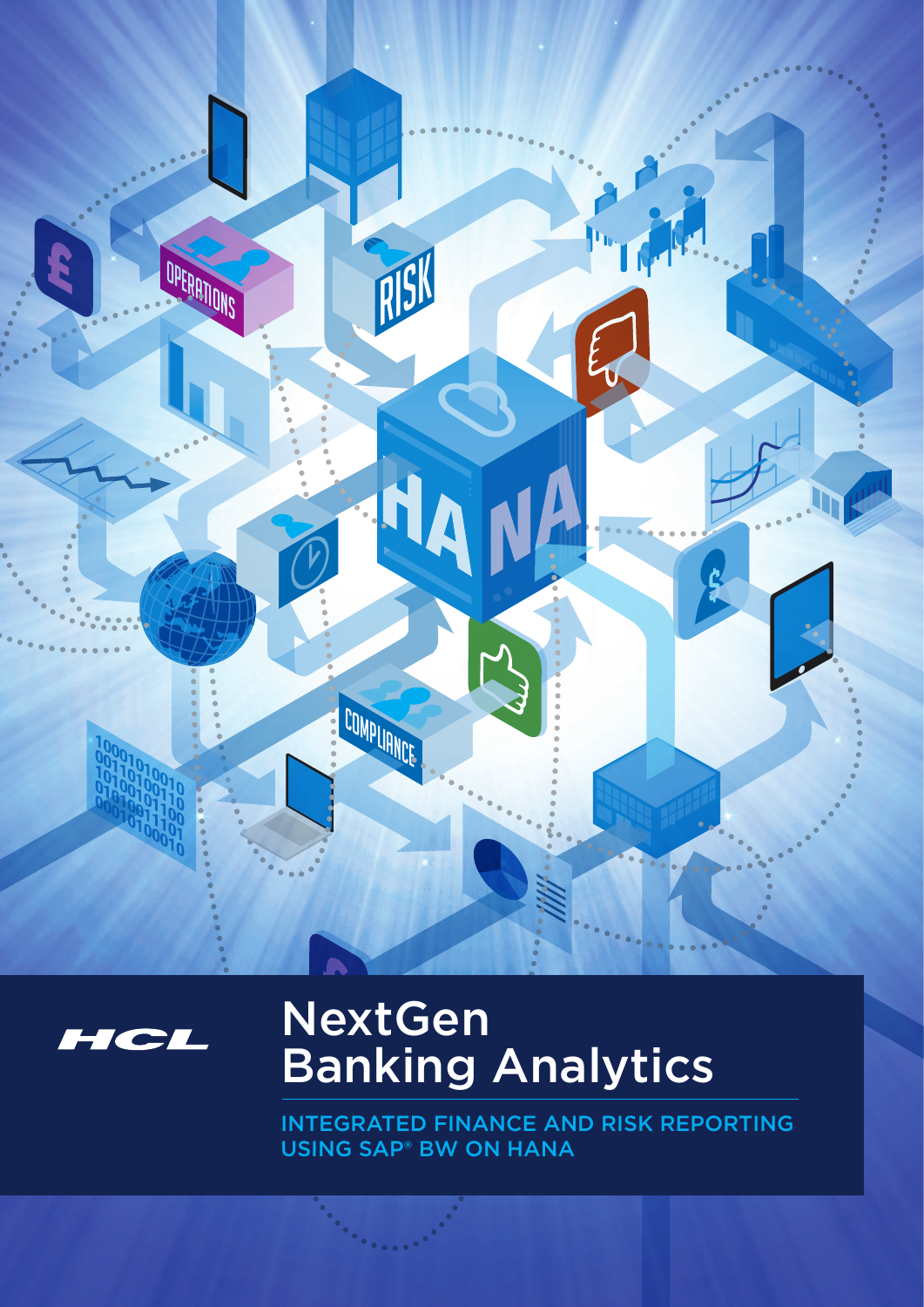#### **THE PROBLEM**

#### **THREE KEY ISSUES**



#### **HOW CAN HCL HELP?**

#### **OUR PROPOSITION**

#### **WHAT CAN BW ON HANA DO FOR YOUR BUSINESS?**

**BANKING TRENDS – FACTS**

#### **NEXT STEP**

HCL invites you to undertake our free Next Generation Banking Analytics Assessment to help your analysis of the right approach for your company. We would be happy to demonstrate our BW on HANA proof of concept, showing the power of an integrated finance and risk architecture.

To find out more about how HCL can help you please contact us at hcleas@hcl.com



The banking sector incurs significant IT maintenance costs by unnecessarily replicating data through divisional or functional operational data stores and data marts. This is particularly the case for Finance and Risk whereby reporting data, processes and systems have been historically developed independently, resulting in the duplication of data and ultimately increased cost of ownership and reduced change agility. With increased regulatory focus on alignment of Finance and Risk data banks are faced with significant pressure to remove the data duplication that currently exists.

- 1. Building a new Business Warehouse (BW) system on HANA, underpinned by an integrated finance and risk data model. Migrating existing BW and bespoke analytic systems/feeds onto the new strategic platform.
- 2. Directly migrate existing BW and bespoke analytics systems/feeds to SAP HANA without the creation of a new BW system.
- 3. Develop tactical solutions (including enhancement of existing data models) to facilitate the near realtime feed of raw data into a BW on HANA platform.

In doing so, there is broad recognition that banks must move toward updating their existing reporting systems which are no longer capable of addressing operational, regulatory and strategic reporting requirements. Banks are therefore investing heavily in Business Intelligence (BI) analytics and data management products to integrate Finance and Risk thereby improving insight and efficiencies, responding faster to market needs and improving regulatory compliance.

Using HCL's unique BI transformation framework for Banking Analytics, we will explore 3 options to address your challenges by either:

> **Migration** without reimplementation – A fully migrated database with no reloads of data required or additional remodelling and no loss of existing BW functionality.



Irrespective of your preferred option, HCL can help you tap into your data potential by analysing data in real-time to help streamline your business processes, reduce risk and leverage data to help you bring new products to market faster.



#### Architecture and Roadmap:

HCL's leading team of experts can assist with the definition of a SAP Business Warehouse (BW) on HANA target architecture and roadmap for achieving integrated finance and risk reporting.

#### Consolidation and Delivery:

HCL can create and deliver a solution that take your landscape and consolidates your finance and risk data architecture – based on SAP BW on HANA – creating a more efficient organisation when accessing data.

#### Framework and Methodology:

HCL's framework provides a comprehensive methodology, toolset and preconfigured prototype solution to accelerate the project implementation timeline.

Improved Speed and Performance – Accelerated performance of how your business accesses integrated finance and risk information, ultimately having an impact on the month end close cycle. Increases executives and senior decisions adding business value to the organisation.

#### Business Insight – Provide C-level management the power to access key information rapidly to make or Removed – HANA in-memory frequently

Batch Reduced

real-time business batch load times removes the need for system batch runs, and commonly reduces external by 75%.

Greater Depth of Data – The ability to remove the underlining relational database that is currently in place to increase performance tenfold.

#### **THE HCL DIFFERENCE**

HCL can work with your company to find a tailor-made solution to manage big data across Finance and Risk. HCL has a wealth of experience transforming the BI/analytic systems and business processes within Banking organisations:

- a. 450+ Global customers HCL is a strategic IT partner to numerous global customers (including several leading Banking institutions), demonstrating value, certainty, flexibility and transparency.
- b. 20+ Ecosystem tools and systems Our robust and evolving solutions help deliver a faster speed to market through reducing deployment time.
- c. 300+ projects delivered Unmatched Global BI Analytics capability including expertise from across HCL's infrastructure and vertical domains.
- d. Solutions, Tool and Accelerators HCL make collaborative investments with customers to improve productivity and outcomes on our projects.



Managing data from multiple sources

#### Long manual processes can lead to human error



Leveraging constantly growing data